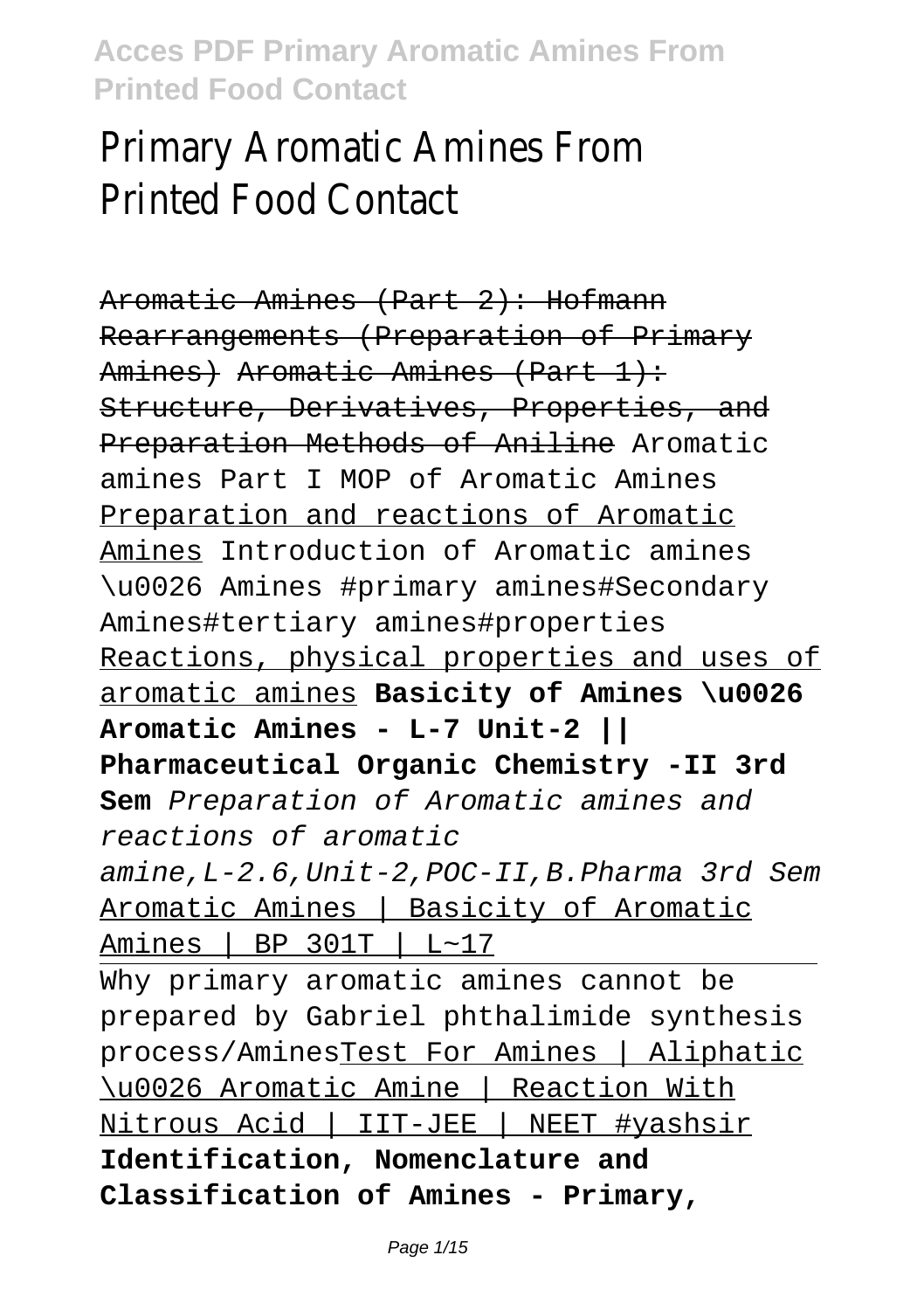**Secondary and Tertiary Amines** Making Phthalic Anhydride from Phthalic Acid 22.3 Basicity of Amines Basicity of aliphatic and aromatic amines <del>Tests for Amines</del> MeitY OLabs LECTURE 2 CLASS XII AMINES --- NITROGEN CONTAINING COMPOUNDS Gabriel Phthalimide Synthesis | Preparation of aliphatic amine | Detailed mechanism | JEE/NEET 2021 Naming Amines using IUPAC Nomenclature for Organic Compounds by Leah4sci Acidic Nature of Phenol  $|$  L 2 Unit 2 || Pharmaceutical Organic Chemistry **Class plus two| Chemistry| Amimes | Comparison of basic strength of amines** Distinguishing Of Differentiation Between Primary Aliphatic \u0026 Aromatic Amines Chemical reactions of Aromatic Amines Aromatic amines (Part 3): Chemical Reactions, Properties, and Uses of Aromatic Amines (Aniline)Aromatic Amines , properties , A Sure video for exam , Aromatic Amine- Nomenclature | L-5 Cgapter-2 Unit-2 | Pharmaceutical Organic Chemistry -II 3rd Sem Method of Preparation \u0026 Chemical Reactions of Aromatic Amine | L-6 Unit-2 | Pharma Organic Chemistry AMINES : PREPARATION OF AMINES using NITRO compounds and NITRILES (Part I (1st Video) Unit3.9 Aromatic, amines Primary Aromatic Amines From Printed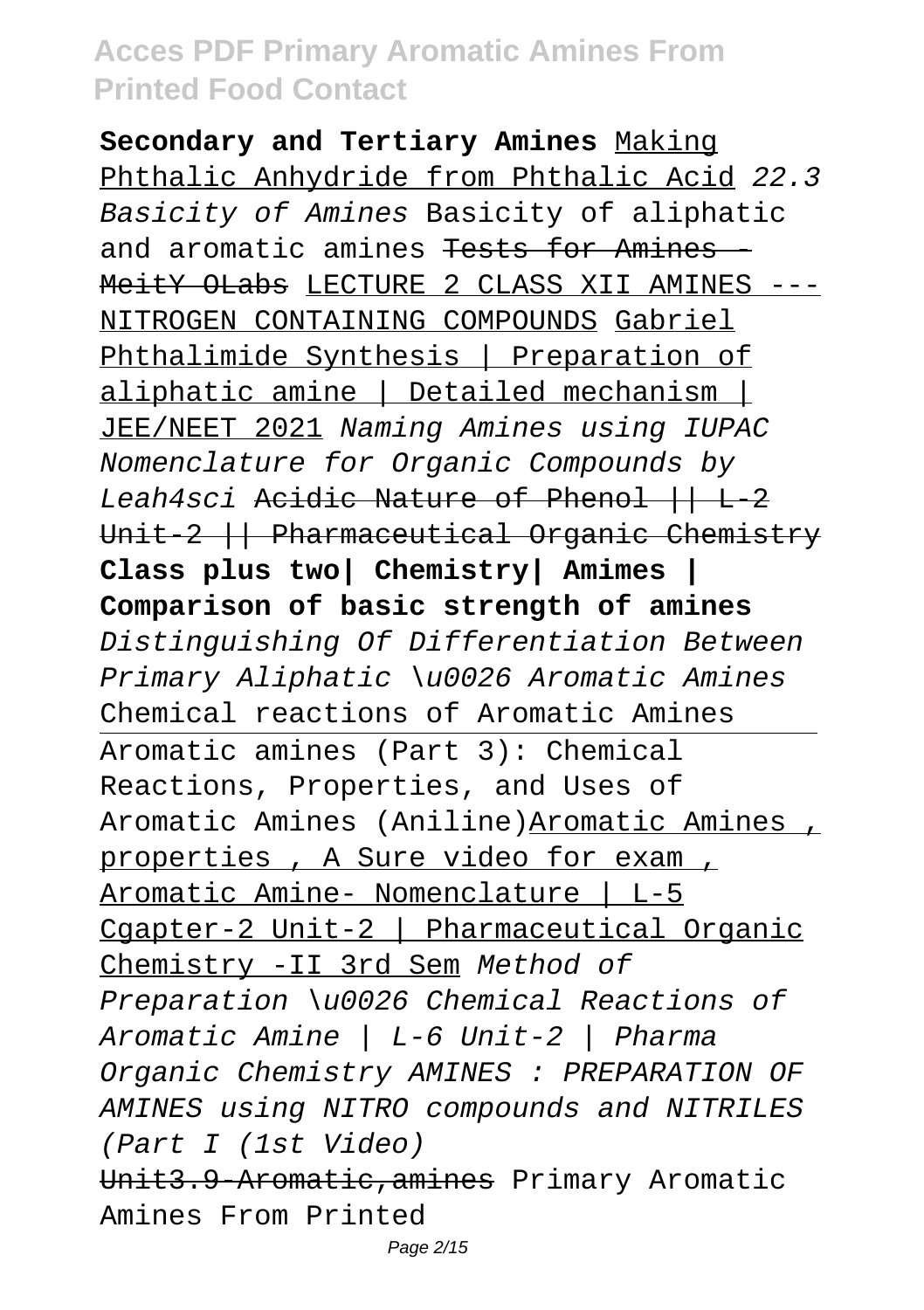Some substances in the group of primary aromatic amines (PAAs) are carcinogenic. PAAs can, for example, occur as contaminants in colour pigments. They can pose a health risk in colour-printed paper napkins and bakery bags as well as other food contact materials if they migrate into food.

Primary aromatic amines from printed food contact ...

The standard describes a procedure to detect EU banned aromatic amines derived from azo colorants in textile fibres, including natural, man-made, regenerated, and blended fibres. The standard is also relevant for all coloured textiles, e.g. dyed, printed, and coated textiles.

Aromatic amine - Wikipedia

For example, primary aromatic amines (PAA) can transfer to foods as impurities of pigments used for printing packaging materials or even paper napkins. Several PAA have carcinogenic and mutagenic properties. If they have contact over longer periods, PAA can transfer to food and then be ingested by humans. stay open.

Frequently Asked Questions about Printing Inks and Primary ...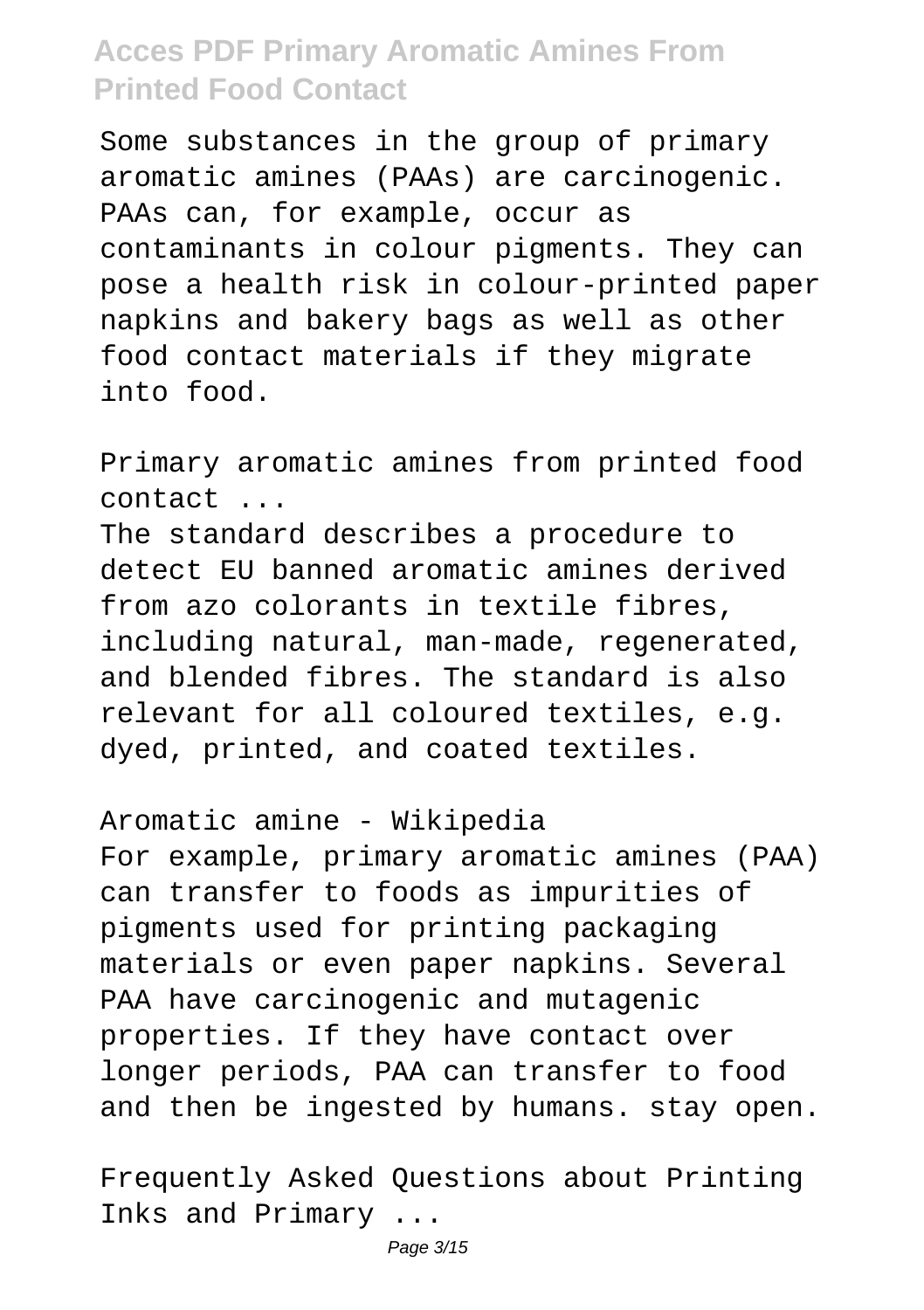These limits may be tightened in the future. In a position paper prepared by BfR, the German Federal Institute for Risk Assessment, on aromatic amines migrating from printing inks an individual limit of 2 ppb per specific PAA is recommended in addition to the overall limit of 10 ppb.

What you need to know about primary aromatic amines (PAA) Polycyclic aromatic amines are organic compounds that consist of an amine substituent (e.g., NH2 or NO 2) attached to an aromatic structure that consists of two or more rings. Occupational exposure to polycyclic aromatic amines has been associated with the rubber, textile, and dye industries.

Aromatic Amine - an overview | ScienceDirect Topics Primary Aromatic Amines (PAAs) are a class of compound of which the simplest form is aniline. PAAs are substances that are used, for example, in the production of certain colorants, so- called azo pigments, notably in the color range yellow-orange- red.

Rapid Determination of 33 Primary Aromatic Amines in ...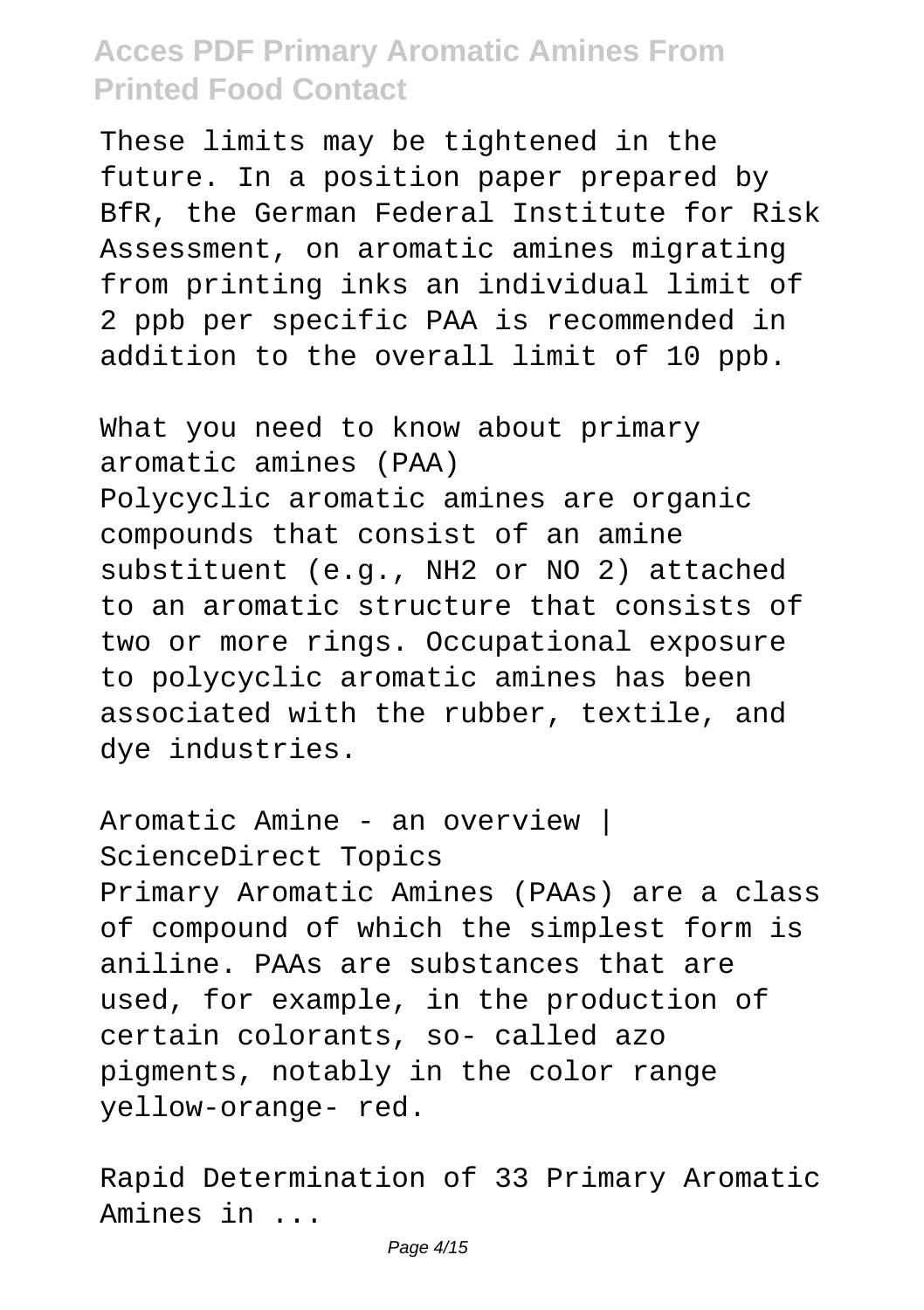Primary aromatic amines (PAAs) are substances that can be transferred from food packaging materials into foodstuffs and are "possibly carcinogenic to humans". The formation of PAAs from multilayer packaging materials consisting of aromatic polyurethane (PU) adhesives occurs from the reaction between residual isocyanic monomers that have migrated to the surface of the inner layer of the package and water molecules making contact with the same plastic surface.

On the origin of primary aromatic amines in food packaging ... 10.2788/19565 - Comparability of results is an important feature of the measurements carried out for official controls purposes. In the area of food contact materials and articles comparability of results is dependent on the availability of samples representative of the consignment, the type of exposure and the test conditions used as well as on the performance of the method of analysis.

Technical guidelines on testing the migration of primary ... (2020). From pigments to coloured napkins:

comparative analyses of primary aromatic amines in cold water extracts of printed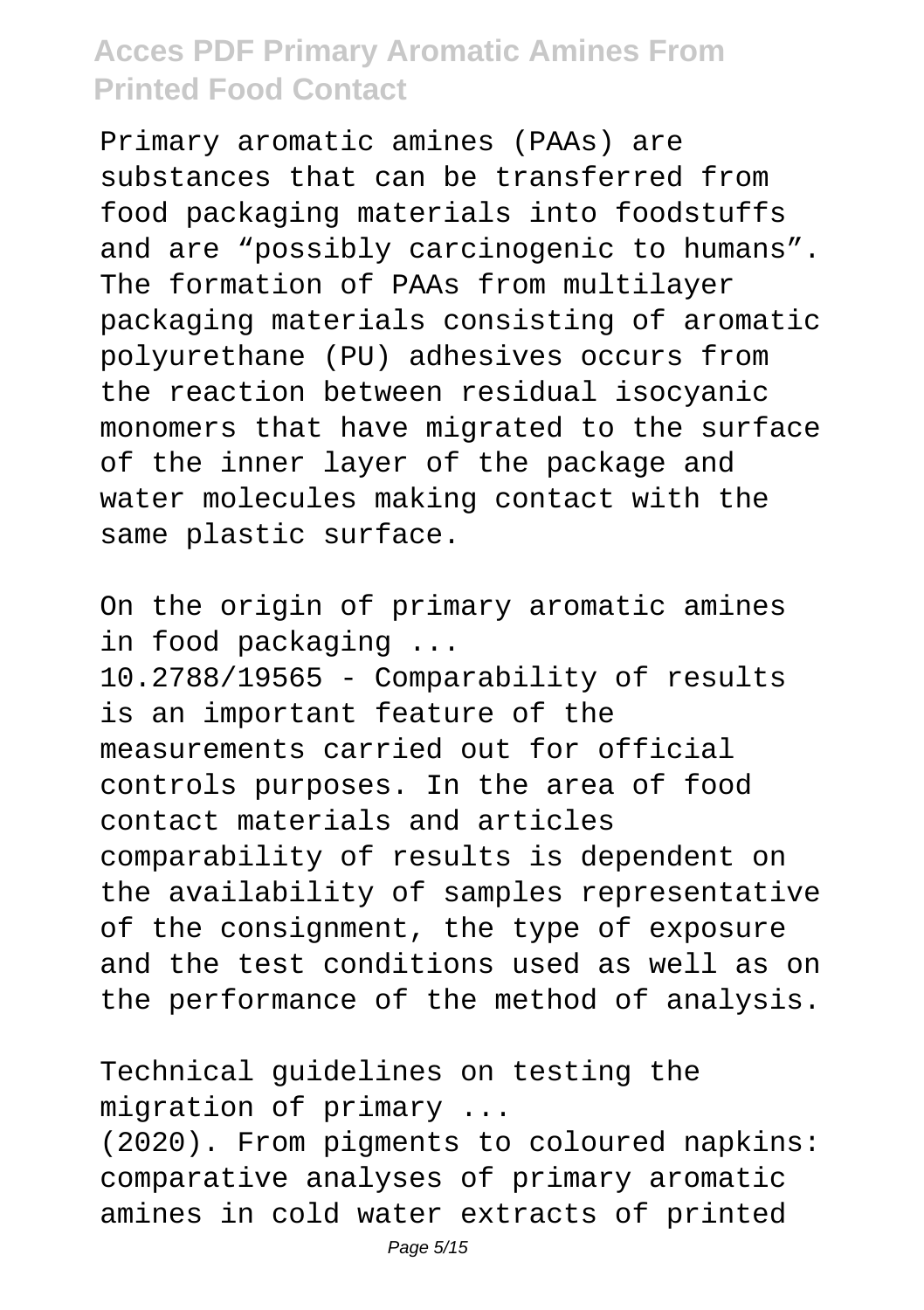tissues by LC-HRMS and LC-MS/MS. Food Additives & Contaminants: Part A: Vol. 37, No. 11, pp. 1985-2010.

From pigments to coloured napkins: comparative analyses of ... Primary aromatic amines (PAAs) have been broadly studied due to their high toxicity. In this work a method for the analysis of 22 PAAs in aqueous simulants has been developed. The method is based on a solid-phase extraction step using cationexchange cartridges and the subsequent analysis of the extracts by ultra-highperformance liquid chromatography with mass spectrometric detection.

Quantitative determination of 22 primary aromatic amines ...

Important primary alkyl amines include, methylamine, most amino acids, and the buffering agent tris, while primary aromatic amines include aniline. Secondary (2°) amines —Secondary amines have two organic substituents (alkyl, aryl or both) bound to the nitrogen together with one hydrogen.

Amine - Wikipedia Primary aromatic amines (PAA) are chemicals present in a wide variety of Page 6/15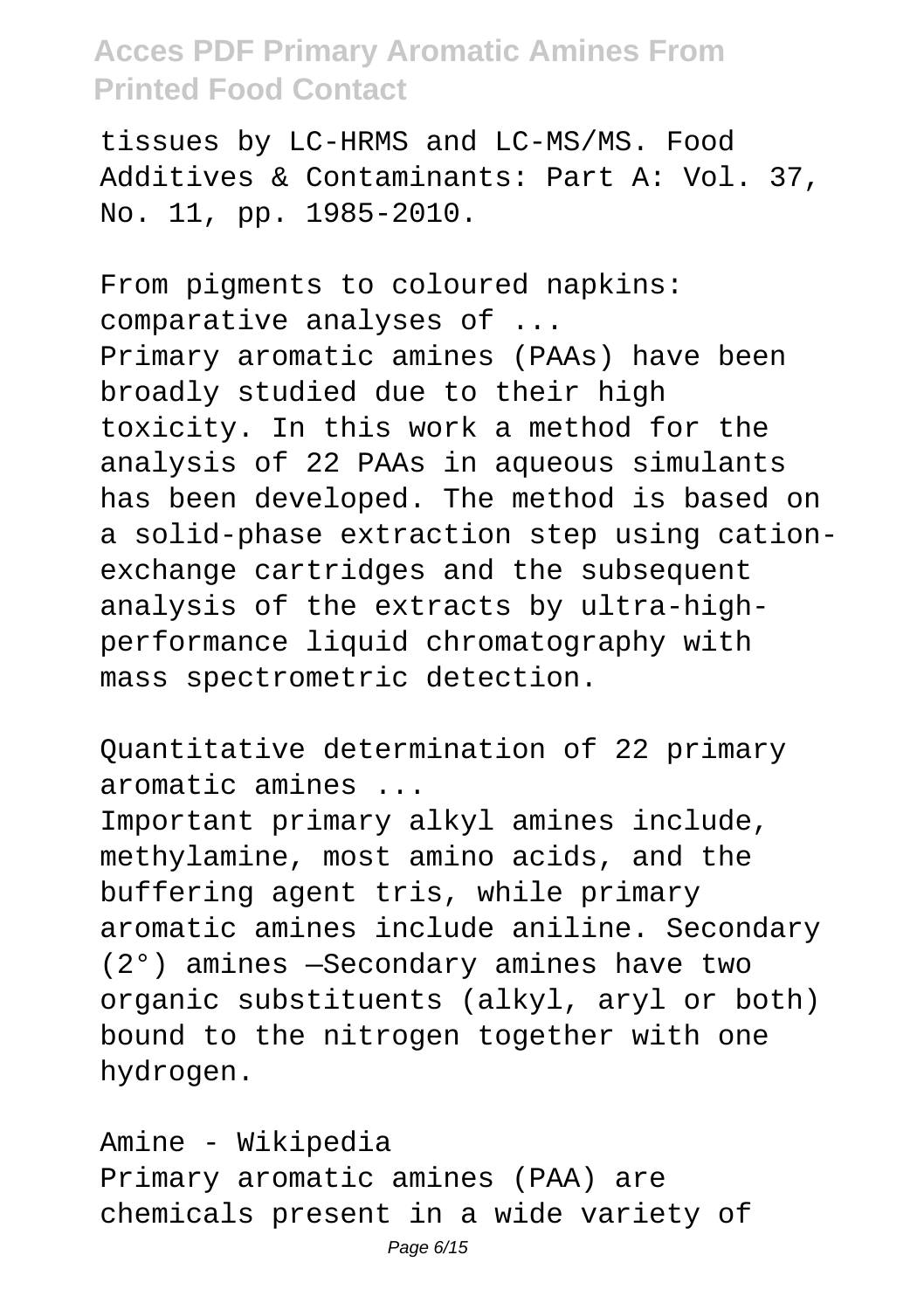situations, as they are used in the production of pesticides, pharmaceuticals, explosives, rubber, epoxy polymers, inks (azo).

Primary aromatic amines in food contact plastics | Mérieux ... Primary aromatic amines (PAAs) can migrate from packaging into food from different sources such as polyurethanic adhesives used for the manufacture of multilayer films, which may contain residual aromatic isocyanates, or recycled paperboard, because of the presence of azo dyes in the printed paper massively used in the recycling process.

Reliable liquid chromatography?mass spectrometry method ...

In aromatic amines, Nitrogen is directly attached to at least one benzene ring. Depending on the number of groups attached to the nitrogen atom, they are categorized as "primary," "secondary" and "tertiary" amines. " Aryl amines " is another name for aromatic amines.

Difference Between Aliphatic and Aromatic Amines | Compare ... Solution for Which of the following compounds would form Azo-dye from primary Page 7/15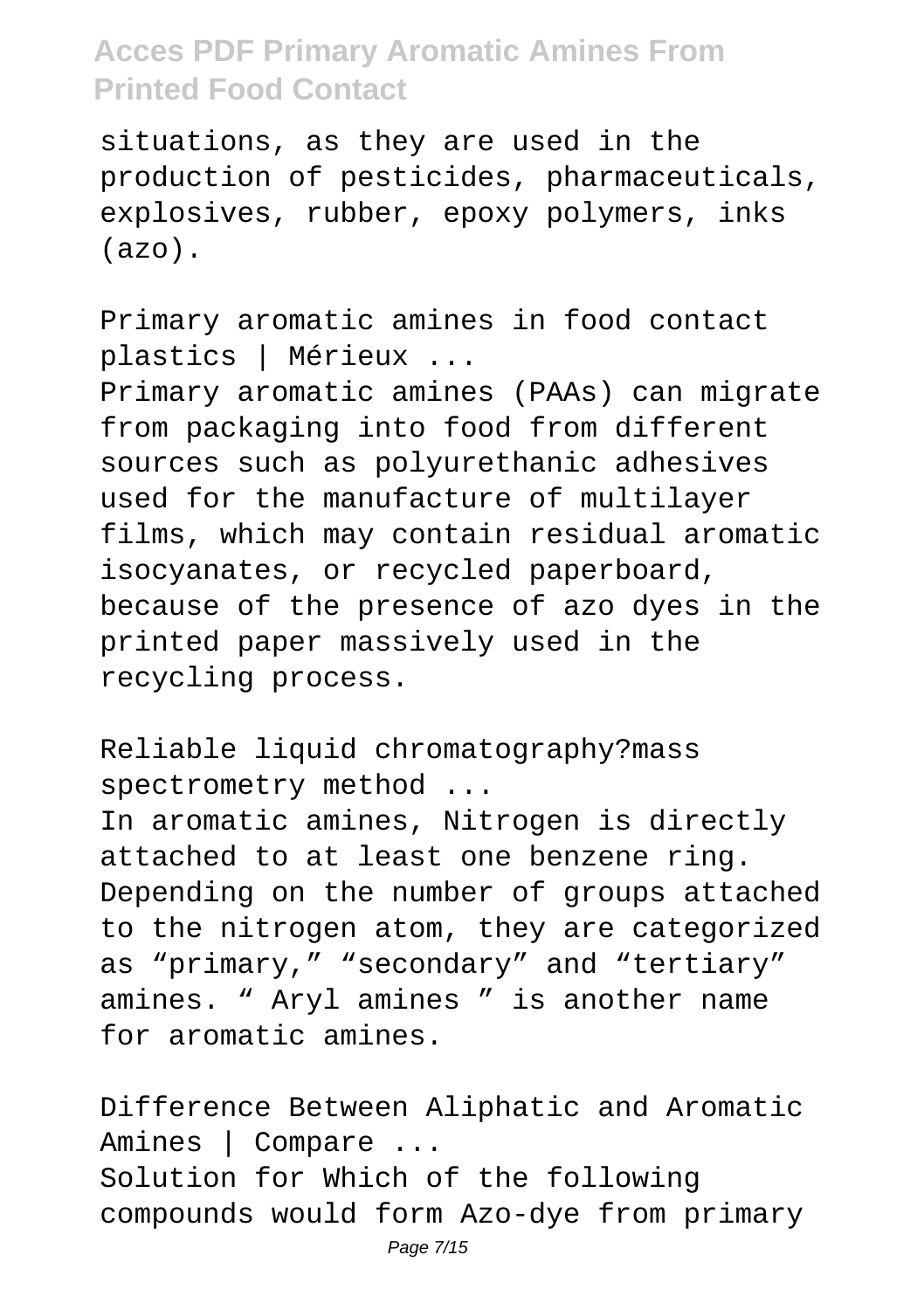aromatic amines? Indicate YES or NO on the boxes provided below. a. b. c. NH2 CH3…

Aromatic Amines (Part 2): Hofmann Rearrangements (Preparation of Primary Amines) Aromatic Amines (Part 1): Structure, Derivatives, Properties, and Preparation Methods of Aniline Aromatic amines Part I MOP of Aromatic Amines Preparation and reactions of Aromatic Amines Introduction of Aromatic amines \u0026 Amines #primary amines#Secondary Amines#tertiary amines#properties Reactions, physical properties and uses of aromatic amines **Basicity of Amines \u0026 Aromatic Amines - L-7 Unit-2 || Pharmaceutical Organic Chemistry -II 3rd Sem** Preparation of Aromatic amines and reactions of aromatic amine,L-2.6,Unit-2,POC-II,B.Pharma 3rd Sem Aromatic Amines | Basicity of Aromatic Amines | BP 301T | L~17 Why primary aromatic amines cannot be prepared by Gabriel phthalimide synthesis process/AminesTest For Amines | Aliphatic \u0026 Aromatic Amine | Reaction With Nitrous Acid | IIT-JEE | NEET #yashsir **Identification, Nomenclature and Classification of Amines - Primary,**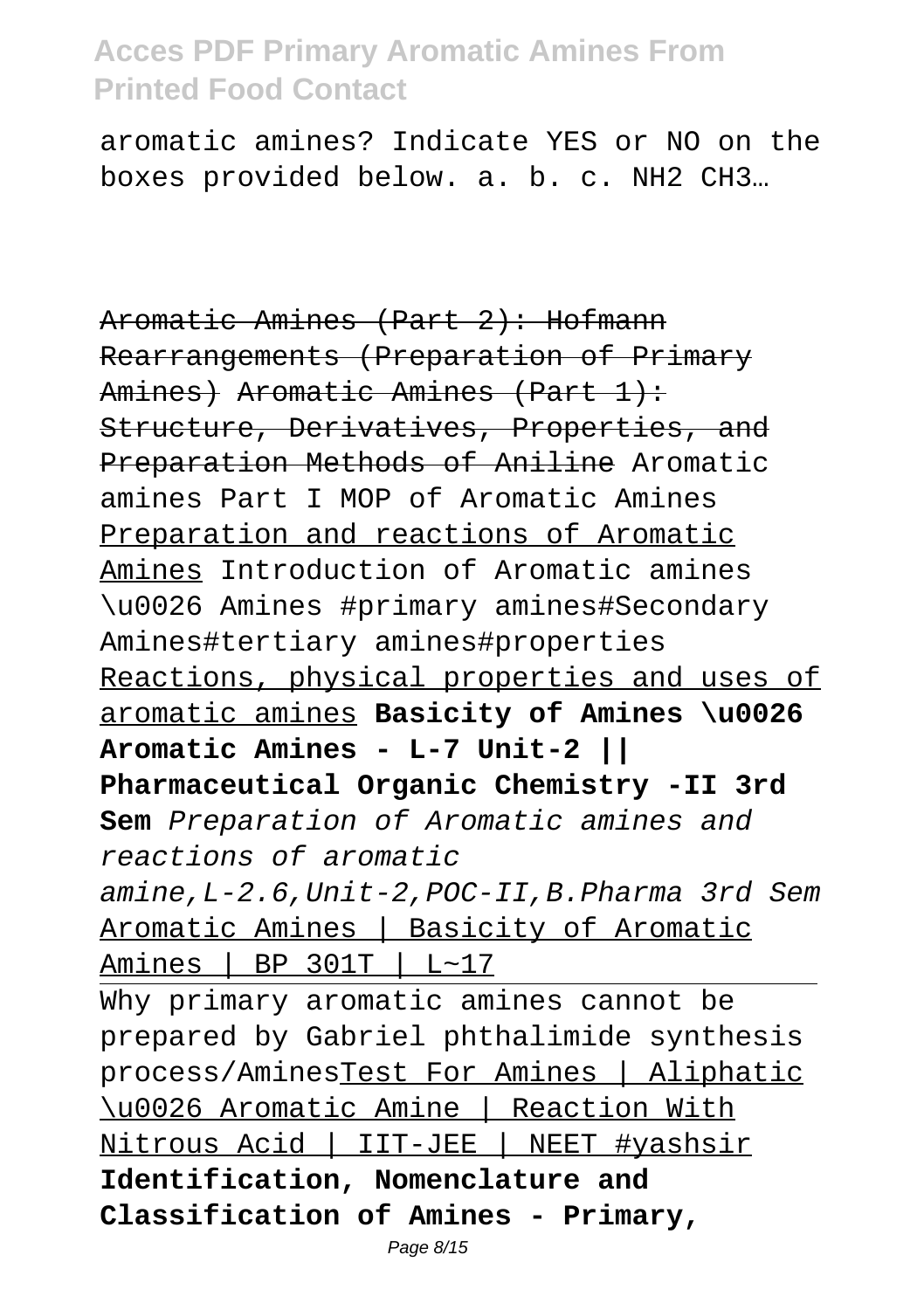**Secondary and Tertiary Amines** Making Phthalic Anhydride from Phthalic Acid 22.3 Basicity of Amines Basicity of aliphatic and aromatic amines <del>Tests for Amines</del> MeitY OLabs LECTURE 2 CLASS XII AMINES --- NITROGEN CONTAINING COMPOUNDS Gabriel Phthalimide Synthesis | Preparation of aliphatic amine | Detailed mechanism | JEE/NEET 2021 Naming Amines using IUPAC Nomenclature for Organic Compounds by Leah4sci Acidic Nature of Phenol  $|$  L 2 Unit 2 || Pharmaceutical Organic Chemistry **Class plus two| Chemistry| Amimes | Comparison of basic strength of amines** Distinguishing Of Differentiation Between Primary Aliphatic \u0026 Aromatic Amines Chemical reactions of Aromatic Amines Aromatic amines (Part 3): Chemical Reactions, Properties, and Uses of Aromatic Amines (Aniline)Aromatic Amines , properties , A Sure video for exam , Aromatic Amine- Nomenclature | L-5 Cgapter-2 Unit-2 | Pharmaceutical Organic Chemistry -II 3rd Sem Method of Preparation \u0026 Chemical Reactions of Aromatic Amine | L-6 Unit-2 | Pharma Organic Chemistry AMINES : PREPARATION OF AMINES using NITRO compounds and NITRILES (Part I (1st Video) Unit3.9 Aromatic, amines Primary Aromatic Amines From Printed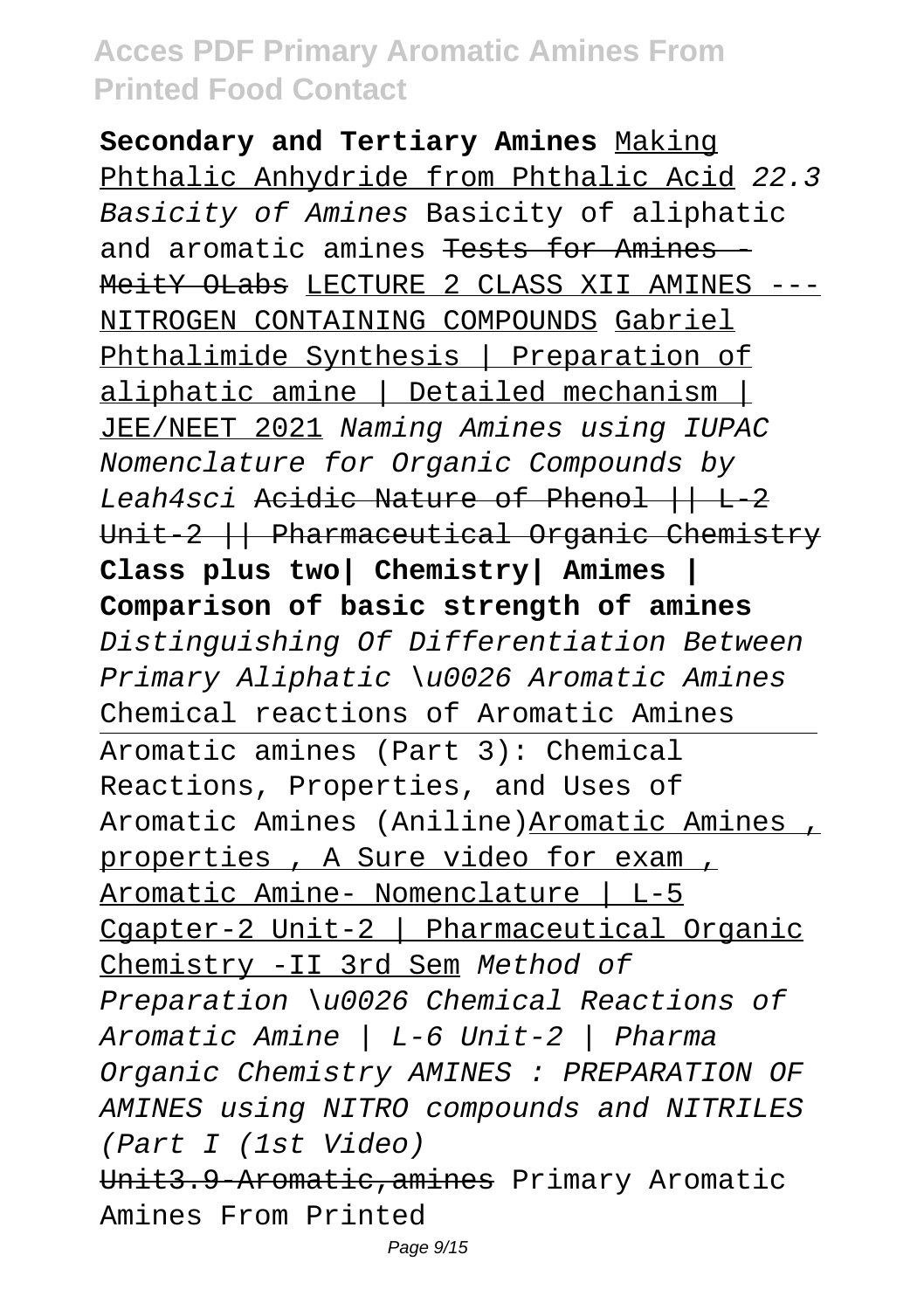Some substances in the group of primary aromatic amines (PAAs) are carcinogenic. PAAs can, for example, occur as contaminants in colour pigments. They can pose a health risk in colour-printed paper napkins and bakery bags as well as other food contact materials if they migrate into food.

Primary aromatic amines from printed food contact ...

The standard describes a procedure to detect EU banned aromatic amines derived from azo colorants in textile fibres, including natural, man-made, regenerated, and blended fibres. The standard is also relevant for all coloured textiles, e.g. dyed, printed, and coated textiles.

Aromatic amine - Wikipedia

For example, primary aromatic amines (PAA) can transfer to foods as impurities of pigments used for printing packaging materials or even paper napkins. Several PAA have carcinogenic and mutagenic properties. If they have contact over longer periods, PAA can transfer to food and then be ingested by humans. stay open.

Frequently Asked Questions about Printing Inks and Primary ...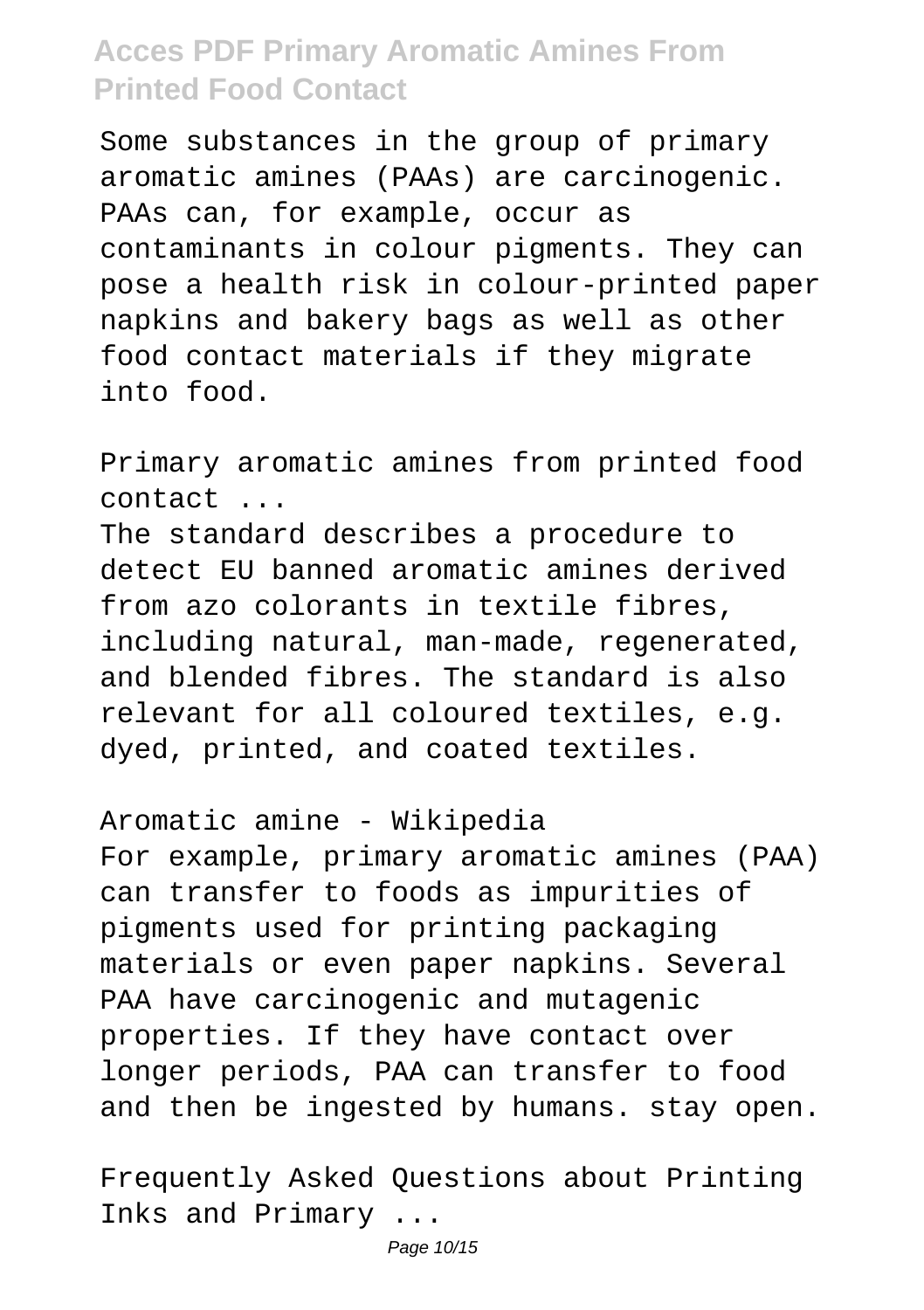These limits may be tightened in the future. In a position paper prepared by BfR, the German Federal Institute for Risk Assessment, on aromatic amines migrating from printing inks an individual limit of 2 ppb per specific PAA is recommended in addition to the overall limit of 10 ppb.

What you need to know about primary aromatic amines (PAA) Polycyclic aromatic amines are organic compounds that consist of an amine substituent (e.g., NH2 or NO 2) attached to an aromatic structure that consists of two or more rings. Occupational exposure to polycyclic aromatic amines has been associated with the rubber, textile, and dye industries.

Aromatic Amine - an overview | ScienceDirect Topics Primary Aromatic Amines (PAAs) are a class of compound of which the simplest form is aniline. PAAs are substances that are used, for example, in the production of certain colorants, so- called azo pigments, notably in the color range yellow-orange- red.

Rapid Determination of 33 Primary Aromatic Amines in ...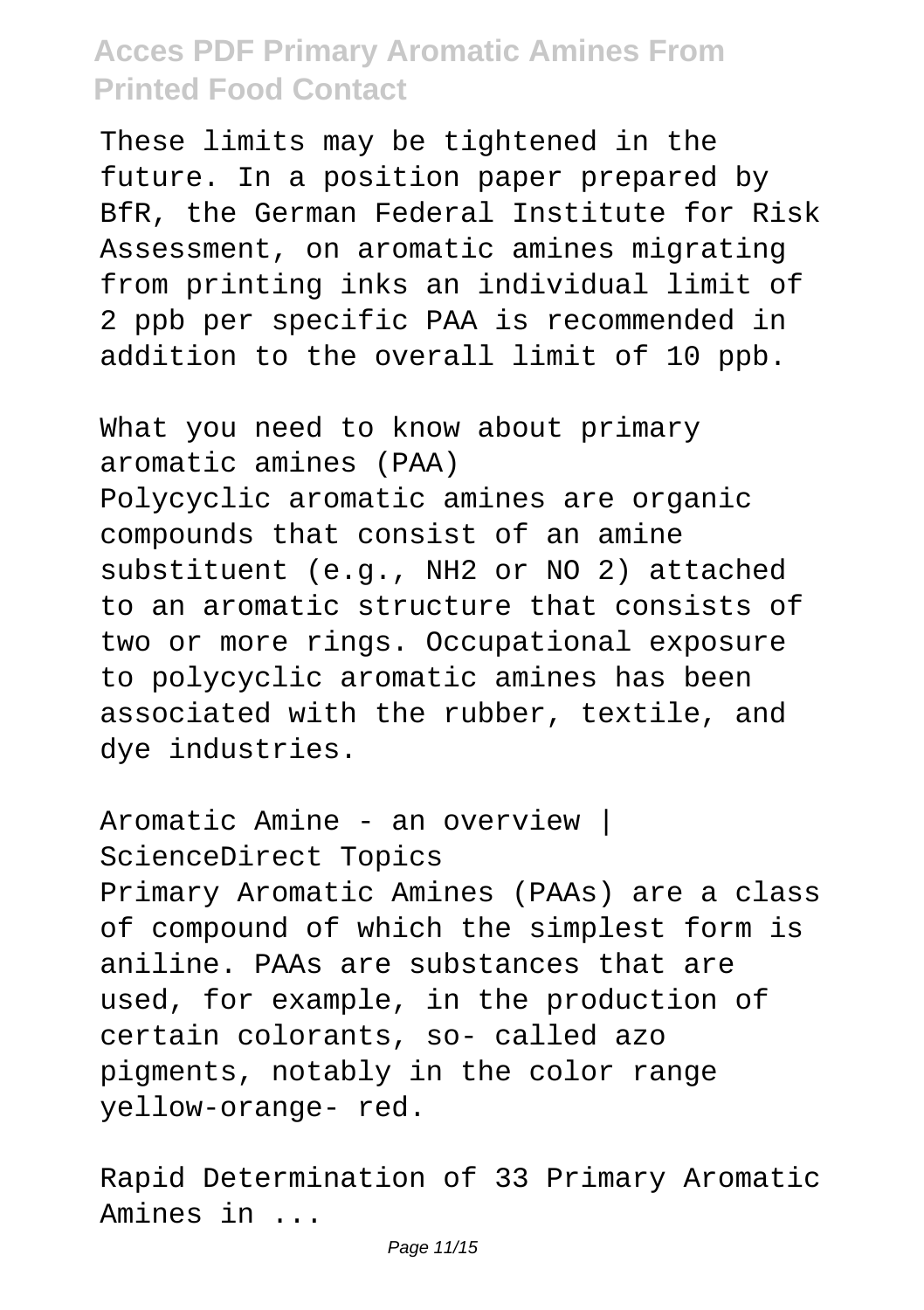Primary aromatic amines (PAAs) are substances that can be transferred from food packaging materials into foodstuffs and are "possibly carcinogenic to humans". The formation of PAAs from multilayer packaging materials consisting of aromatic polyurethane (PU) adhesives occurs from the reaction between residual isocyanic monomers that have migrated to the surface of the inner layer of the package and water molecules making contact with the same plastic surface.

On the origin of primary aromatic amines in food packaging ... 10.2788/19565 - Comparability of results is an important feature of the measurements carried out for official controls purposes. In the area of food contact materials and articles comparability of results is dependent on the availability of samples representative of the consignment, the type of exposure and the test conditions used as well as on the performance of the method of analysis.

Technical guidelines on testing the migration of primary ...

(2020). From pigments to coloured napkins: comparative analyses of primary aromatic amines in cold water extracts of printed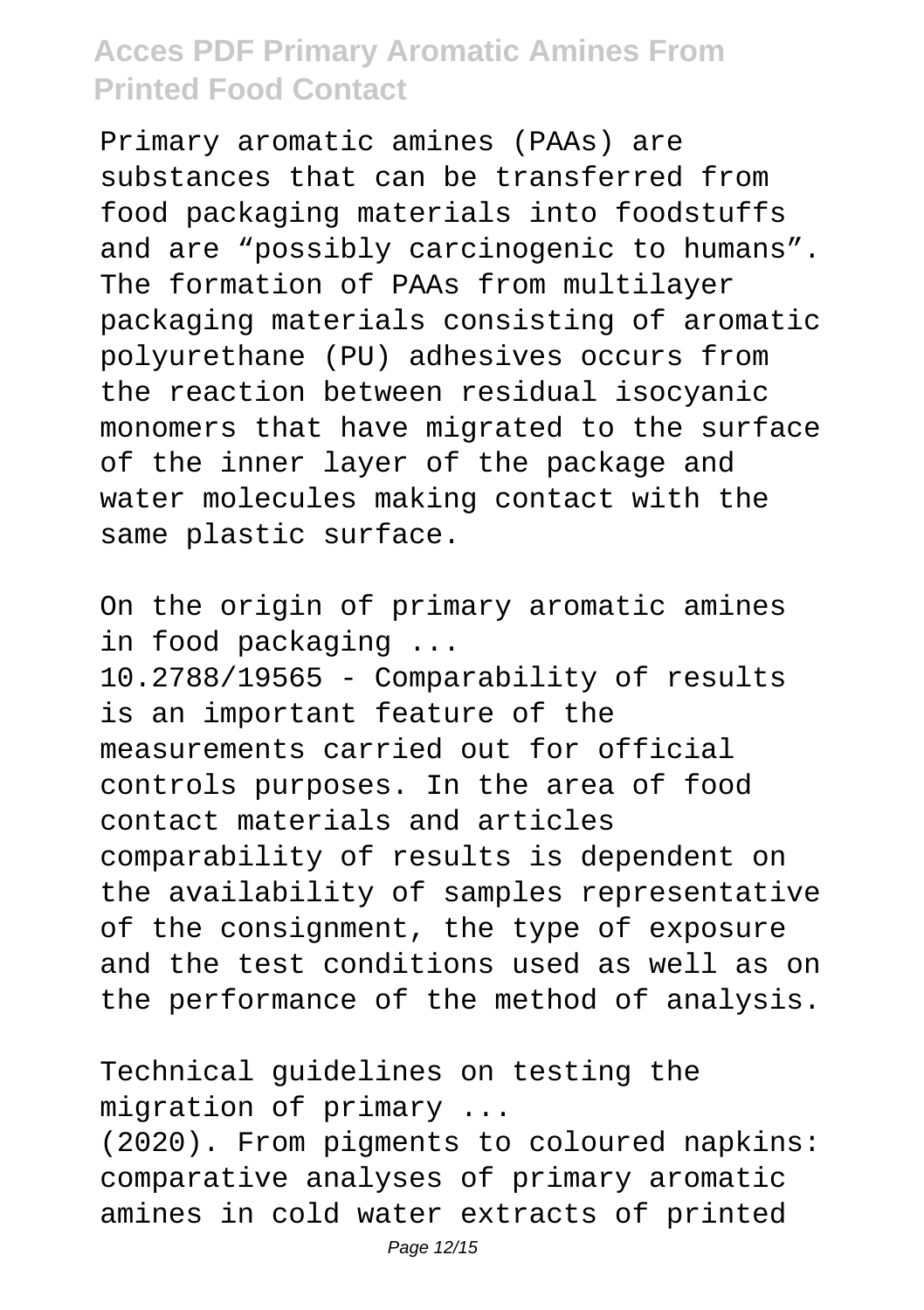tissues by LC-HRMS and LC-MS/MS. Food Additives & Contaminants: Part A: Vol. 37, No. 11, pp. 1985-2010.

From pigments to coloured napkins: comparative analyses of ... Primary aromatic amines (PAAs) have been broadly studied due to their high toxicity. In this work a method for the analysis of 22 PAAs in aqueous simulants has been developed. The method is based on a solid-phase extraction step using cationexchange cartridges and the subsequent analysis of the extracts by ultra-highperformance liquid chromatography with mass spectrometric detection.

Quantitative determination of 22 primary aromatic amines ...

Important primary alkyl amines include, methylamine, most amino acids, and the buffering agent tris, while primary aromatic amines include aniline. Secondary (2°) amines —Secondary amines have two organic substituents (alkyl, aryl or both) bound to the nitrogen together with one hydrogen.

Amine - Wikipedia Primary aromatic amines (PAA) are chemicals present in a wide variety of Page 13/15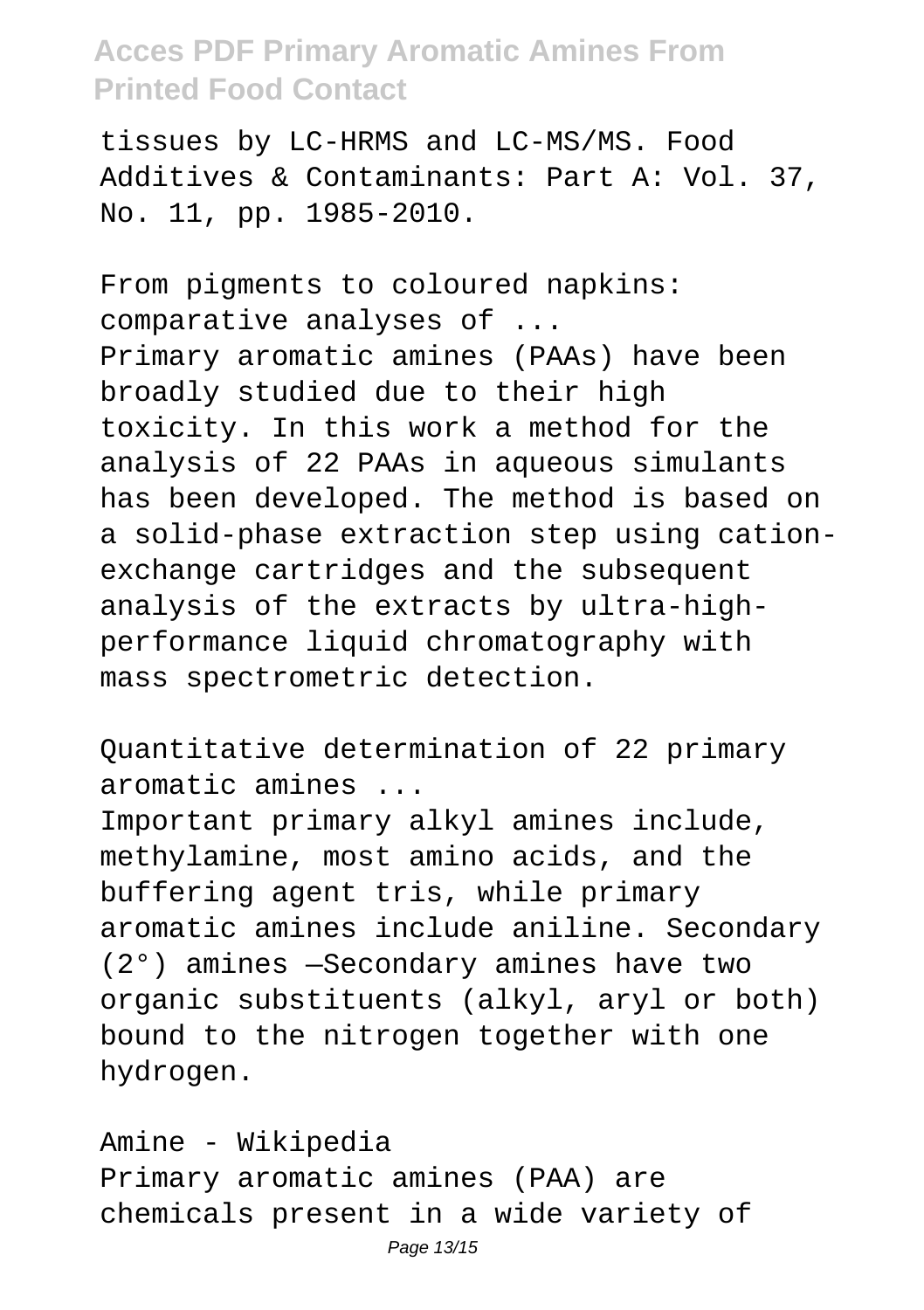situations, as they are used in the production of pesticides, pharmaceuticals, explosives, rubber, epoxy polymers, inks (azo).

Primary aromatic amines in food contact plastics | Mérieux ... Primary aromatic amines (PAAs) can migrate from packaging into food from different sources such as polyurethanic adhesives used for the manufacture of multilayer films, which may contain residual aromatic isocyanates, or recycled paperboard, because of the presence of azo dyes in the printed paper massively used in the recycling process.

Reliable liquid chromatography?mass spectrometry method ...

In aromatic amines, Nitrogen is directly attached to at least one benzene ring. Depending on the number of groups attached to the nitrogen atom, they are categorized as "primary," "secondary" and "tertiary" amines. " Aryl amines " is another name for aromatic amines.

Difference Between Aliphatic and Aromatic Amines | Compare ... Solution for Which of the following compounds would form Azo-dye from primary Page 14/15